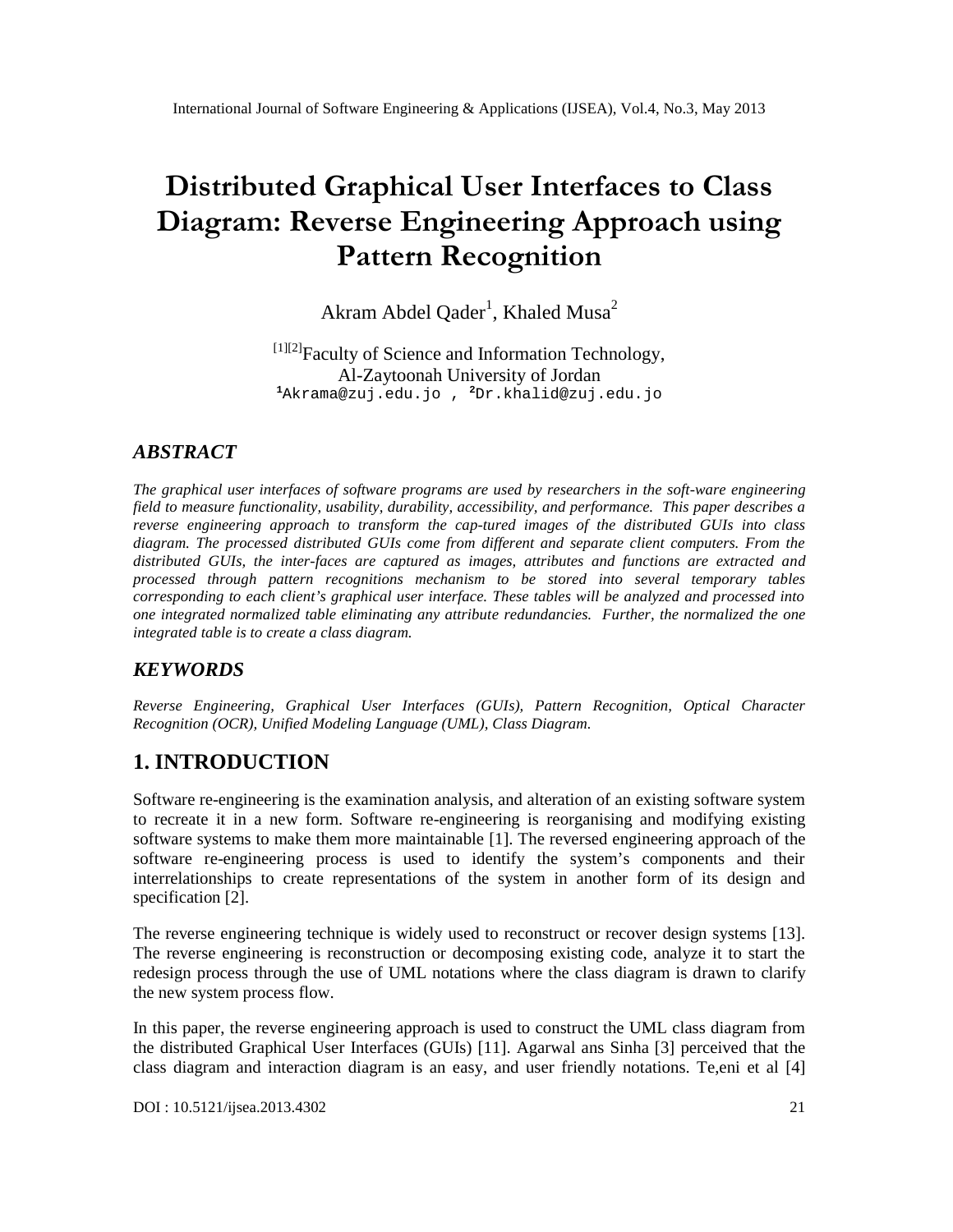affirms that over fifty three percent of software projects uses class diagrams. The implementation of a class diagram is in direct relation with most object oriented programming languages such as Visual Basic.Net, Java, and other languages, where each class diagram construct an interface or code class.

The process of transformation a GUI into class diagram was proposed using petri nets models [5]. In this paper a reverse engineering approach is used to transform distributed GUIs into class diagram through the use of OCR, temporary tables, and the normalization.

This paper is organized into four sections: section 2 discusses the related concepts used in the process, section 3 describes the proposed approach, section 4 is the conclusion, and the section 5 discusses suggested potential future work.

#### **2. RELATED CONCEPTS**

This section introduces the related concepts used in this paper that contributes to the addressed reverse engineering approach. The concepts used are the Optical Character Recognition (OCR) and Class diagram.

#### **2.1 Pattern Recognition**

Pattern Recognition is the classification, which attempts to assign each input value to one of a given set of classes such as determining whether a given email is "spam" or "non-spam". Pattern recognition algorithms generally aim to provide a reasonable solution for all possible GUI inputs, and a "fuzzy" matching of inputs is done. This is compared using pattern matching algorithms, which look for the matches of the inputs with the pre-existing patterns. The results of pattern recognition comparison is very accurate due to the set of algorithms that matches the scanned inputs to the existing set of characteristics to determine what type of object it is [6].

#### **2.2 Optical Character Recognition (OCR)**

Optical Character Recognition (OCR) is an external device that uses software to analyze and electronically translate scanned images to recognize scanned images of handwritten, typewritten or printed text into machine-encoded text [6].

The new OCR engines add the multiple algorithms of neural network technology to analyze the stroke edge, the line of discontinuity between the text characters, and the background elements. Allowing for irregularities of printed ink on paper, to be matched with a known characters and makes a best guess to which characters they belong [12].

The OCR approach used is to capture the attributes that are located within the GUI labels, textboxes, and its functions such as buttons.

#### **2.3 Class Diagrams**

The class diagram used in the object oriented software design is a static structure diagram and is a type of the Unified Modeling Language (UML). The class diagram notations describe the structure of a system by showing the system's classes, and their attributes, operations or methods, and the relationships among the classes [7].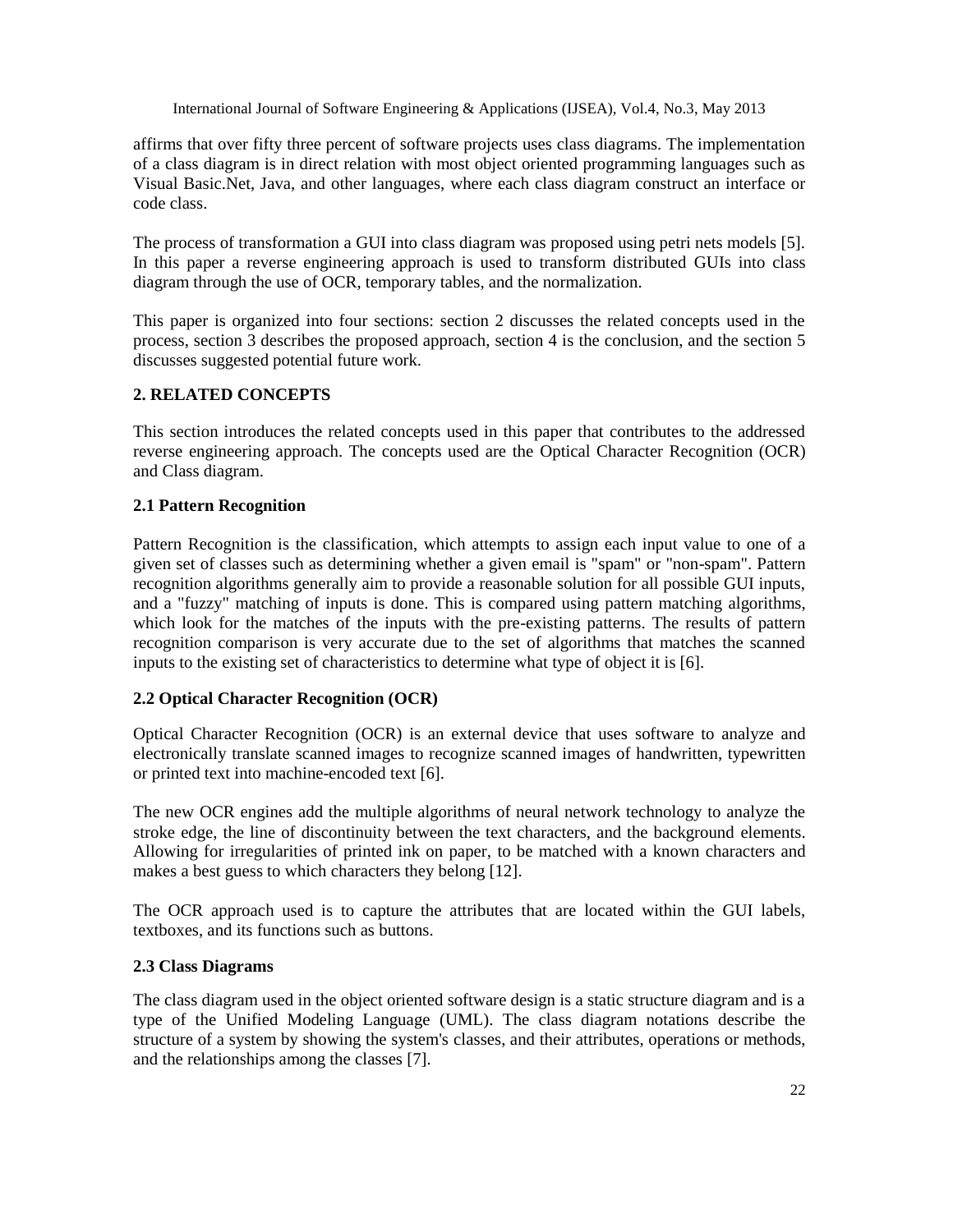The UML design class diagram illustrates software class definitions with simple attributes and methods [14]. Class diagrams model class structure and contents using design elements such as classes, attributes and functions or operations. The class diagram in Figure 1 illustrates the common components of class name, class attributes, and class operations.



Figure 1. Class Diagram

The class diagram demonstrates the characteristics of an interface and its class name such as Customer, the attributes used within the interface such as Name and Address, along with the operation constituted in the interface such as checking the customer CreditRating. The class diagram of a software application is comprised of classes and a diagram depicting the relationship between each of these classes.

### **3. PROPOSED APPROACH**

The reverse engineering approach is discussed in this paper is capturing and collecting from each client graphical interface over a network. These collected GUIs are to be transformed into to a class diagram following the below process, figure 2, and will be discussed thoroughly in later sections.



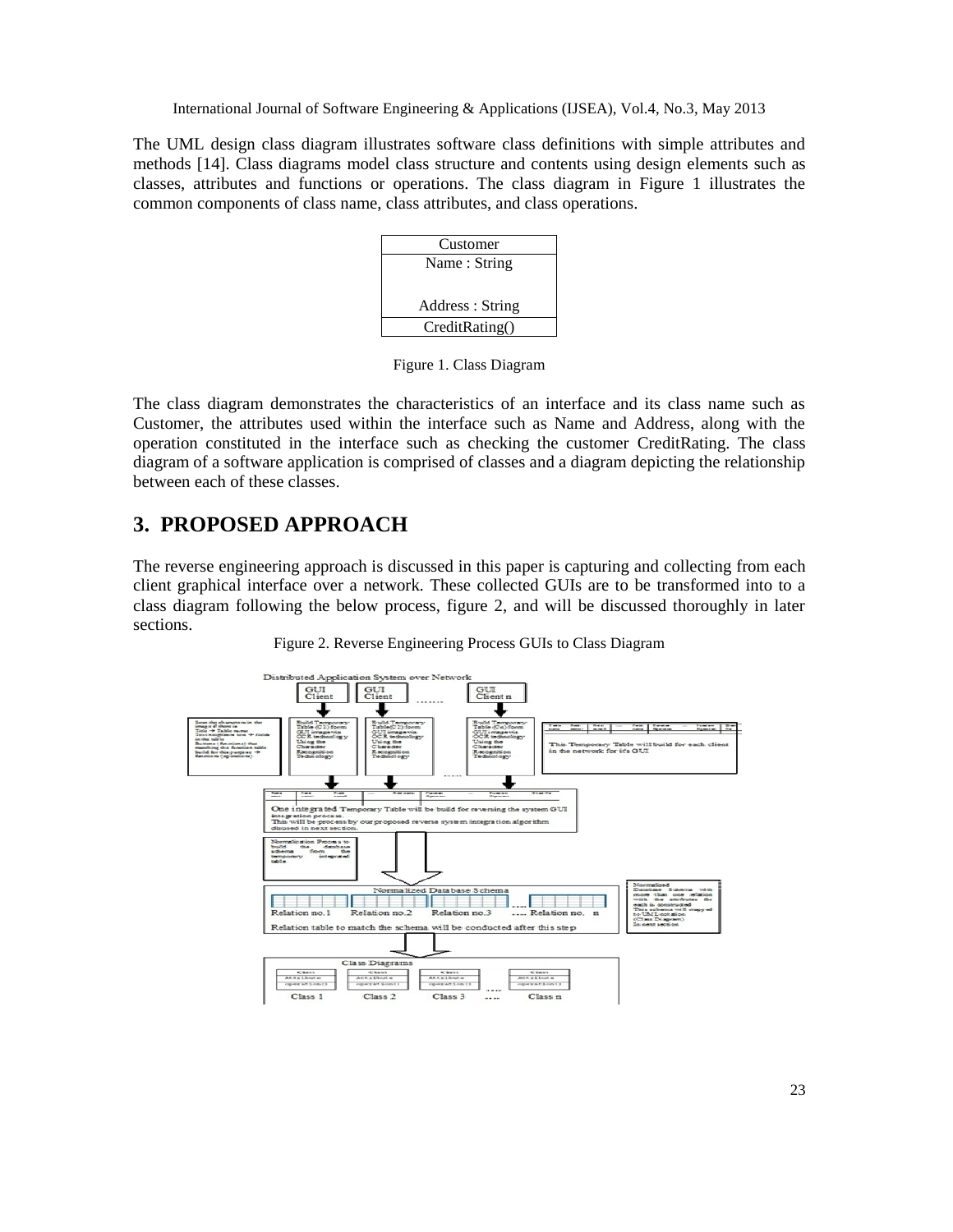#### **3.1 Capturing Method**

Using pattern recognition methodology is to be used in capturing the GUI of each client on the network on the distributed systems. The pattern recognition capturing mechanism addressed in figure 3, is to distinguish table names, fields, and functions for each client graphical user interface.

| <b>Capturing Methodology</b>                                                                                                                                                                                                                                                                                                                                                                                                                                                                                                                           |
|--------------------------------------------------------------------------------------------------------------------------------------------------------------------------------------------------------------------------------------------------------------------------------------------------------------------------------------------------------------------------------------------------------------------------------------------------------------------------------------------------------------------------------------------------------|
| For each client in the network                                                                                                                                                                                                                                                                                                                                                                                                                                                                                                                         |
| Scan the image form and contribute the<br>following                                                                                                                                                                                                                                                                                                                                                                                                                                                                                                    |
| For each form title $\rightarrow$ define table name<br>For each label then space then text $\rightarrow$<br>define attribute name (field1)<br>For each label then space $\rightarrow$ define<br>table name or function name (after<br>scanning in key functions table)<br>For each labels or buttons $\rightarrow$ define<br>function name after scanning in key<br>functions table<br>For each Tab scan table names if not<br>found $\rightarrow$ add table name<br>For each form build new record in<br><b>captable</b> (capturing table) (row data) |
| <b>ForEnd</b>                                                                                                                                                                                                                                                                                                                                                                                                                                                                                                                                          |

Figure 3. Capturing Methodology

Capturing elements from all graphical user interfaces is done by looking for any related items on each client graphical user interface as in figure 4, samples of GUIs.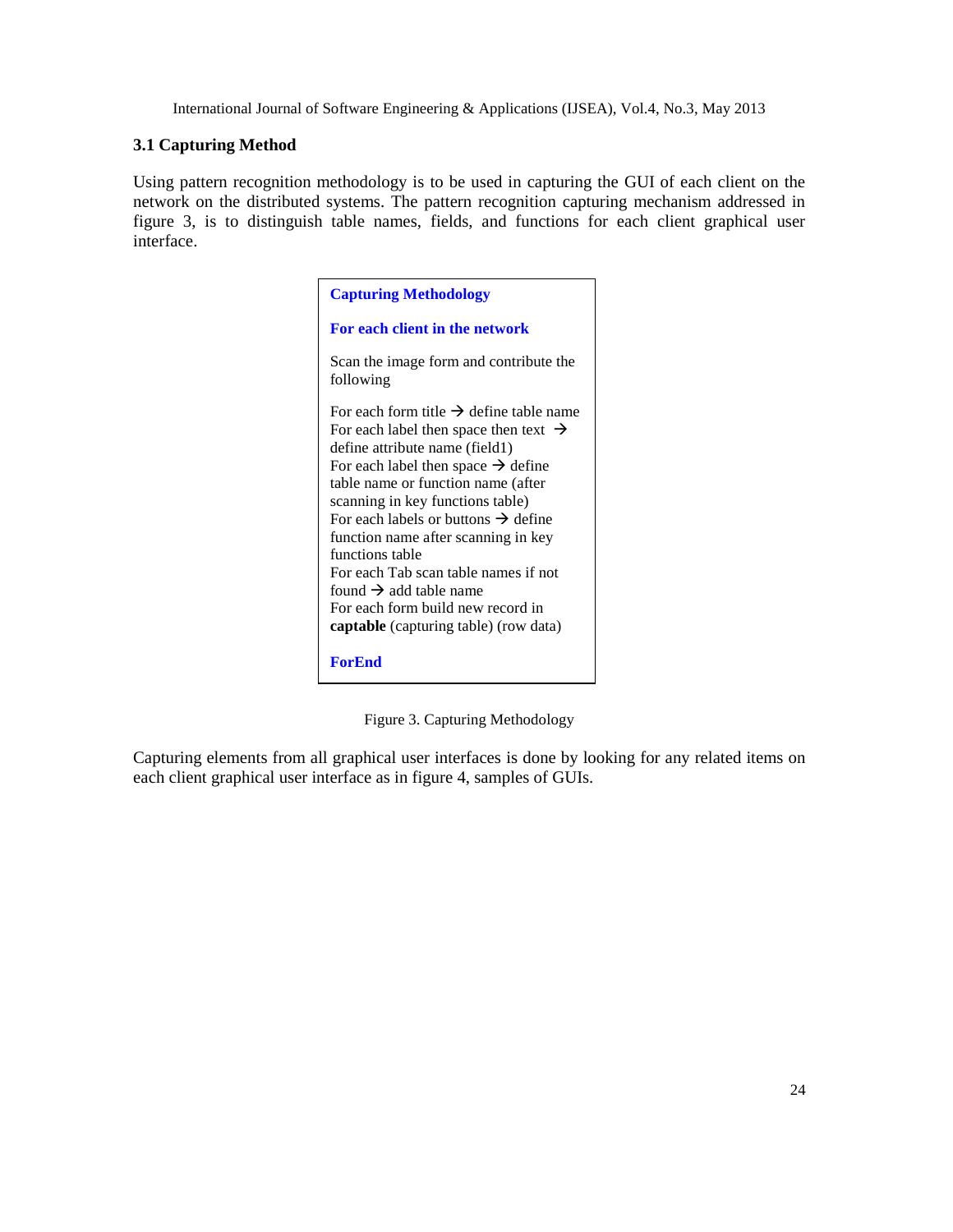

Figure 4. Samples of GUIs

Hence, capturing is recognized. Captured images to extract captured table names, fields, and functions using capturing analysis methodology applying a set of rules to all interfaces are done. The captured images will follow a set of rules regulated in a predefined operation table (Oprtable) to be able to match the different operations or functions to specific operation.

The Oprtable consists of predefined data for all functions and attributes in the graphical user interfaces, figure 5, where several operations will be justified by a common operation or function such as (Save, Add, Submit, New, Insert, Create ) which will be replaced with (Save) and etc.

| Oprtable                                             |                       |
|------------------------------------------------------|-----------------------|
| Operation                                            | <b>Operation Name</b> |
| Save, Add, Submit, New, Insert, Create               | Save                  |
| Delete, Cancel, Erase                                | Delete                |
| Update, Modify, Change                               | Update                |
| Search, Find, Explore, Navigate, Select, Read, Print | Search                |

Figure 5. Operation Table (Optable)

Comparing functions in all images in the client graphical user interfaces with the attributes in the images through recognition pattern mechanism will create a Captable that includes all functions and attributes captured from all distributed graphical user interfaces. The capturing images are analyzed using the below analysis methodology, figure 6, to create the Captable and normalized table (Normtable).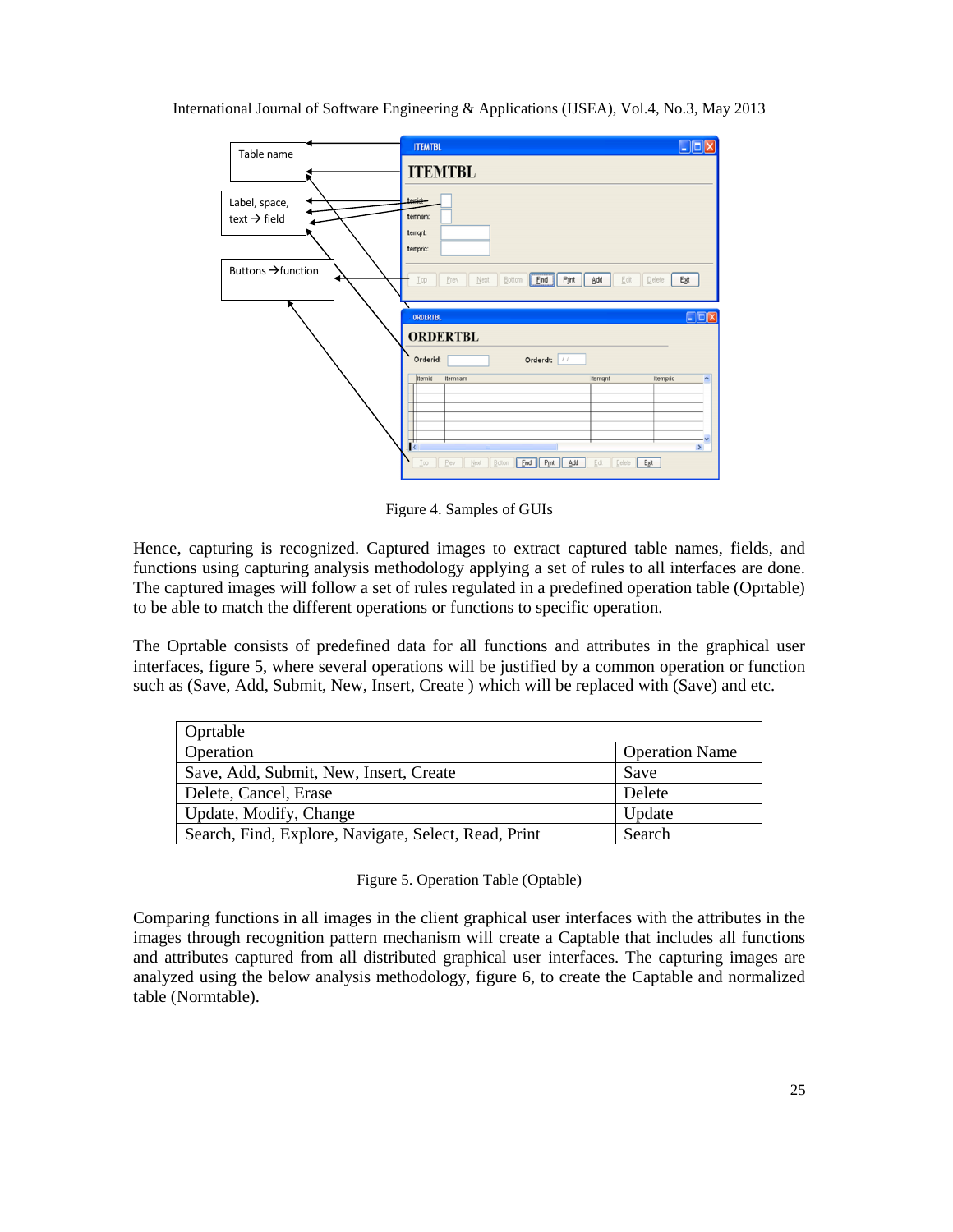Figure 5: Predefined Operation table (Oprtable)



When analysis is complete, a client temporary capturing table (Captable) is created for each client graphical user interface to store class attributes and their functions, figure 7.

The capturing table (Captable) for each client will contain all elements captured from each client graphical user interface.

| Captable<br>,,,,,,,,,,,,,,,,, |        |          |        |         |                      |       |       |        |                      |
|-------------------------------|--------|----------|--------|---------|----------------------|-------|-------|--------|----------------------|
| Table                         | Attr1  | Attr2    | Attr3  | Attr4   | $\sim$ $\sim$ $\sim$ | Func1 | Func2 | Func3  | $\sim$ $\sim$ $\sim$ |
| name                          |        |          |        |         |                      |       |       |        |                      |
| Itemtbl                       | Itemid | itemnam  | uempne | uemgnt  |                      | Add   | Edit  | Delete | .                    |
| Qxdextbl                      | ardend | orderdat | ıtemıd | itemnam | $\cdots$             | Add   | Edit  | Delete |                      |

Figure 7. Capturing Table (Captable)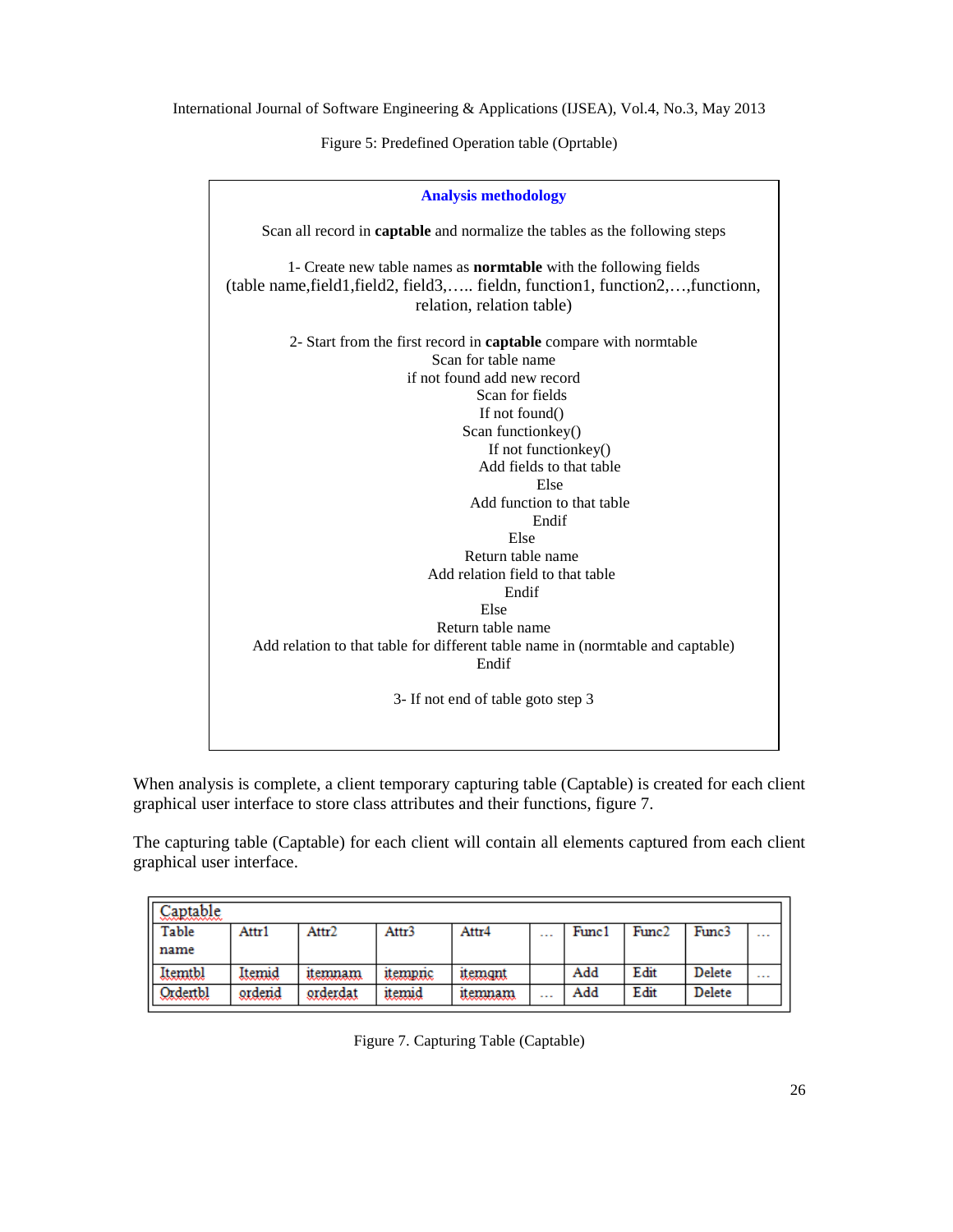#### **3. GENERATE A CLASS DIAGRAM**

The created captable that corresponds to the scanned GUIs is to be combined and integrated into one integrated table normalized table to aid the reverse engineering system process.

On the integrated normalized table, normalization process will be set to generate a normalized database (Normtable), figure 8. The normalized database (Normtable) will consist of several relations each with its own attributes. Based on the normalized relations, a UML Class diagram notations are created. From the created Captable, a normalized table will be created (Normtable) to eliminate any redundancies captured in the Captable. While the Captable process flows to normalization, the functions are compared to the operations located in the Oprtable to eliminate any redundancies. The normalized table will be created with all attributes by eliminating redundancies.

The attributes will be matched to specific operation or function located in the portable to create class diagram which contains attributes and their functions or operations. The process flow that will allocate a finalized class diagram is addressed below in figure 6. The process flow starts with opening the Captable, opening the Norrmtable, and using the portable. Following the logic of the process flow will create the class diagram in the allocated system tables that contains system attributes and their functions or operations. Each Class consists of attributes and operations or functions where each corresponds to the previous normalized database relations attributes.

| Nomiable        |         |          |        |               |                      |       |                   |        |          |               |
|-----------------|---------|----------|--------|---------------|----------------------|-------|-------------------|--------|----------|---------------|
| Table<br>name   | Attr1   | Attr2    | Attr3  | Attr4         | $\sim$ $\sim$ $\sim$ | Func1 | Func <sub>2</sub> | Func3  | Relation | <b>RWT</b>    |
| Itemtbl         | ltemid  | itemnam  | uempno | uemgnt        |                      | Add   | Edit              | Delete | 1.1.1    |               |
| <u>Ordertbl</u> | Ordered | orderdat | itemid | <u>uemnam</u> | $\cdots$             | Add   | Edit              | Delete | 1toM     | <b>Itemtb</b> |

Figure 8. Normalized Table (Normtable)

#### **4. CONCLUSION**

The proposed graphical user interfaces of software programs are used by researchers in the software engineering field to measure functionality, usability, durability, accessibility, and performance. This paper proposed a reverse engineering approach to transform the captured images of the distributed clients GUIs into class diagram. From the distributed GUIs, the interfaces are captured as an image, and attributes are extracted and processed through pattern recognitions to be stored into several temporary tables called "Captable" corresponding to each client graphical user interface. These tables will be analyzed and processed into one integrated normalized table called "Normtable" eliminating any attribute redundancies. Further, the normalized integrated table will assist in creation of class diagram.